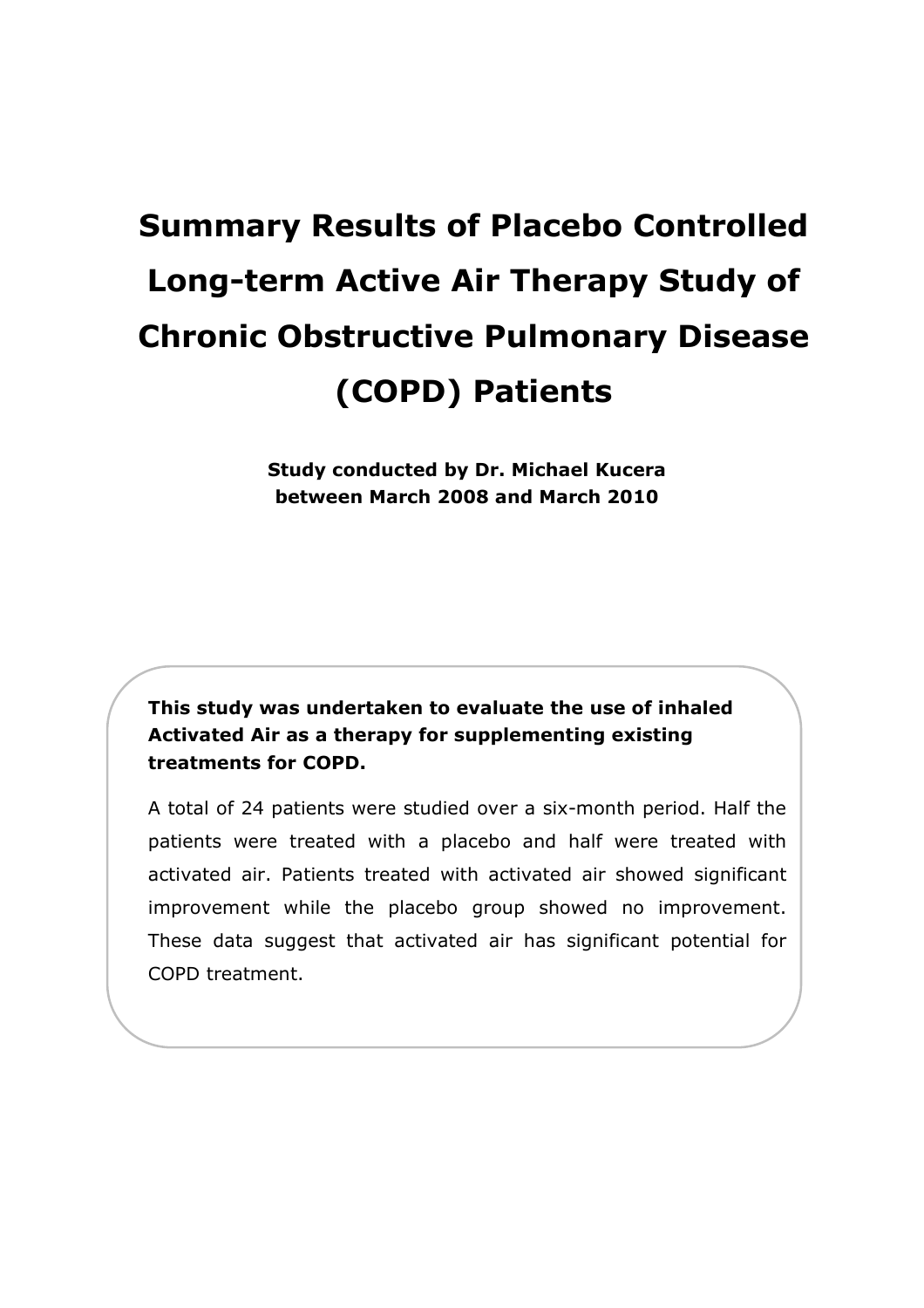## **Introduction**

Chronic Obstructive Pulmonary Disease (COPD) is a progressive disease resulting in reduction of pulmonary functions that can lead to respiratory failure and cardiovascular complications. The prevalence of COPD is 8-10% with relatively high mortality (around 25% for male patients, around 14% for female patients). Therapy for the disease is very complex and should be continuous although it can worsen the patients' quality of life.

The goal of this study was to assess the possibility of inhaled activated air as a supplemental therapeutic method to existing treatment for COPD.

## **Methodology and Material**

A placebo controlled study started in March 2008 and ended in March 2010. The study was done on two groups of 12 male patients, as described below.

#### **Group 1 - Verum:**

- $\blacksquare$  4 smokers
- **B** 8 non smokers
- $\blacksquare$  age ranged from 49 to 67 years, average 58,08 $\pm$ 5,08
- treatment was two 20-minute sessions each day for 6 months using Active Air therapy modus AU 5/5
- **Patients had been diagnosed with COPD between 4 and 10 years**
- **Spirometry parameters FEV1 % and FEV1/FVC % were measured at the** beginning and end of the study

#### **Group 2 - Placebo:**

- $\blacksquare$  4 smokers
- **B** non smokers
- $\blacksquare$  age ranged from 49 to 66 years, average 57,45 $\pm$ 5,77
- the inside of the activate air device was modified using a shunt. The device operated normally but the patient did not know that he was inhaling normal air that had not passed through the activation chambers. All other aspects of use were the same with two 20-minute sessions each day for 6 months using Active Air therapy modus AU 5/5
- **Patients had been diagnosed with COPD between 5 and 11 years**
- **Spirometry parameters FEV1 % and FEV1/FVC % were measured at the** beginning and end of the study

Patients were evaluated with Spirometry.<sup>1</sup> SPIROLAB II, produced by MIR Medical International Research was used. Statistical significance was evaluated using the Chi Square-test and Student t-test.

<sup>1</sup> Forced Vital Capacity (FVC) is the volume of air that can forcibly be blown out after full inspiration, measured in liters. Forced Expiratory Volume in 1 Second (FEV<sub>1</sub>) is the maximum volume of air that can forcibly blow out in the first second during the FVC maneuver, measured in liters. Along with FVC it is considered one of the primary indicators of lung function. The FEV1/FVC ratio is a calculated ratio used in the diagnosis of obstructive and restrictive lung disease. It represents the proportion of the forced vital capacity exhaled in the first second. Normal values are approximately 80%.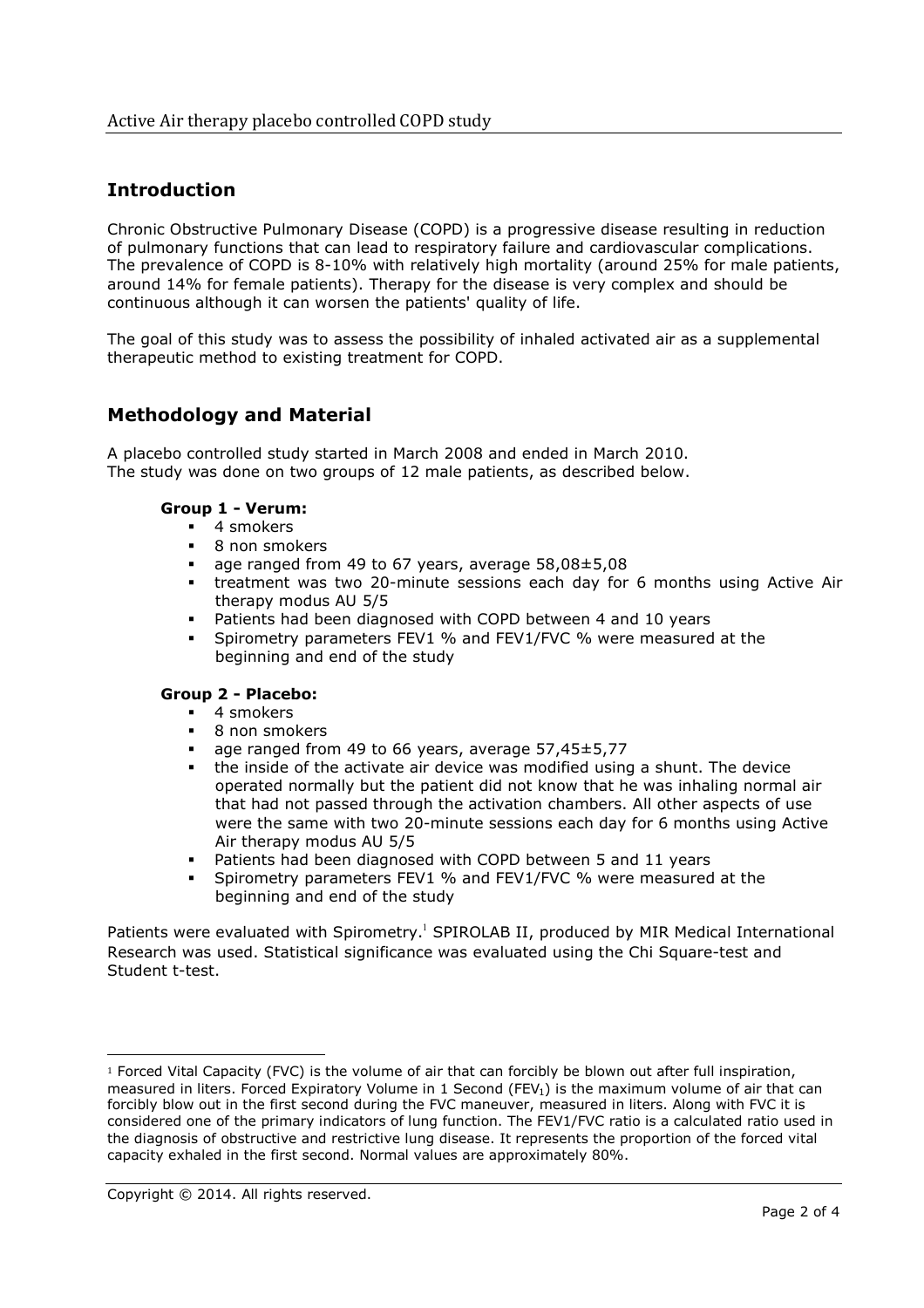# **Spirometry Results**

Spirometry measures for each patient, taken prior to starting and at the end of the treatment, are shown below. In every case the treatment group showed improvement.



The placebo group did not show improvement during the six-month study period, as seen in the chart below.



Inhalation of activated air significantly improved spirometry parameters. The improvement was statistically significant in both monitored parameters: FEV1/FVC% and FEV1%. This improvement was followed with subjective improvement of dyspnea and expectoration and with reduced frequency of medical inhalants.